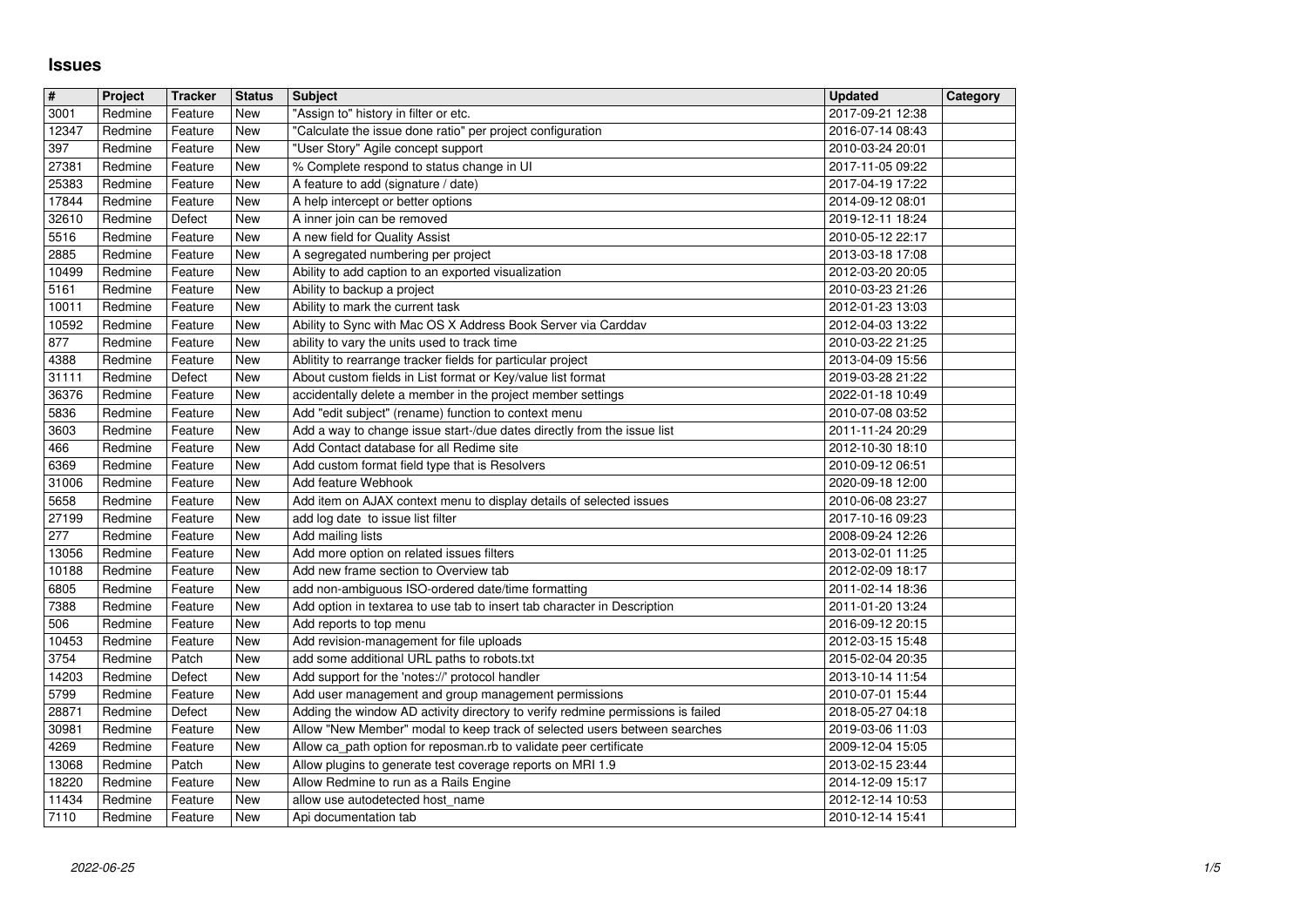| $\overline{\mathbf{H}}$   | Project            | <b>Tracker</b>     | <b>Status</b>     | <b>Subject</b>                                                                                                                                                   | <b>Updated</b>                       | Category |
|---------------------------|--------------------|--------------------|-------------------|------------------------------------------------------------------------------------------------------------------------------------------------------------------|--------------------------------------|----------|
| 23889<br>25010            | Redmine<br>Redmine | Feature<br>Feature | <b>New</b><br>New | Assign ticket (SCRUM bug, issue etc.) to multiple projects<br>Assign ticket to role instead of group                                                             | 2016-09-22 09:00<br>2017-02-06 10:58 |          |
| 31710                     | Redmine            | Defect             | New               | Assigned on search issues not ordered by name                                                                                                                    | 2019-07-11 20:43                     |          |
| 3963                      | Redmine            | Feature            | New               | Associate a hostname to a particular project                                                                                                                     | 2009-10-11 12:06                     |          |
| 10589<br>14860            | Redmine<br>Redmine | Defect<br>Feature  | New<br>New        | Auto change my account by another one<br>Automatic local export .csv file                                                                                        | 2012-04-09 12:00<br>2013-09-21 15:14 |          |
| 21958                     | Redmine            | Feature            | New               | Automatical reverse links to wiki/forums from issues                                                                                                             | 2016-02-05 08:06                     |          |
| 31831<br>$\frac{1}{3513}$ | Redmine<br>Redmine | Defect             | New               | Back url parse in validation                                                                                                                                     | 2019-08-01 10:49                     |          |
| 6058                      | Redmine            | Feature<br>Feature | New<br>New        | <b>Baseline Project</b><br>better sub project support                                                                                                            | 2020-11-26 16:29<br>2011-01-18 20:48 |          |
| 1166                      | Redmine            | Feature            | New               | broadcast                                                                                                                                                        | 2013-03-18 05:56                     |          |
| 7558<br>4516              | Redmine<br>Redmine | Feature<br>Feature | New<br>New        | Built-in critical data backup<br>Cache gravatars                                                                                                                 | 2011-02-06 02:49<br>2013-04-22 11:28 |          |
| 7204                      | Redmine            | Patch              | <b>New</b>        | Caching of public pages, requested from anonymous users (10x - 20x speed improvements)                                                                           | 2011-01-10 00:49                     |          |
| 35749                     | Redmine            | Feature            | New               | Call                                                                                                                                                             | 2021-08-12 09:42                     |          |
|                           |                    |                    |                   | Redmine::Hook.call_hook(:model_changeset_scan_commit_for_issue_ids_pre_issue_update)<br>not only in case of a fixed issue with 'fixes' keyword                   |                                      |          |
| 37165                     | Redmine            | Defect             | New               | Can not get anonymous user using User.find                                                                                                                       | 2022-05-27 04:15                     |          |
| 13834                     | Redmine            | Feature            | New               | Can we change the jquery file with other versions                                                                                                                | 2013-04-30 07:18                     |          |
| 36814<br>33674            | Redmine<br>Redmine | Defect<br>Feature  | New<br>New        | Can't login in after upgrading to rev. 21486<br>Cannot remove user from project when user is assigned to a group                                                 | 2022-03-24 04:32<br>2020-06-26 19:13 |          |
| 28807                     | Redmine            | Defect             | New               | Cannot search in a case-insensitive manner                                                                                                                       | 2018-05-28 04:39                     |          |
| 553<br>3048               | Redmine<br>Redmine | Feature<br>Feature | New<br>New        | Capistrano Recipes<br>Central Wiki, FAQ, Documents, etc. for different Projects                                                                                  | 2016-09-12 20:18<br>2010-07-21 19:21 |          |
| 5483                      | Redmine            | Feature            | New               | Change subtask view                                                                                                                                              | 2011-04-03 11:17                     |          |
| 10083                     | Redmine            | Feature            | New               | Change the color of resolved issue                                                                                                                               | 2013-04-09 12:14                     |          |
| 35648<br>25141            | Redmine<br>Redmine | Patch<br>Defect    | New<br>New        | Changelog generator should allow merging two or more versions<br>Changing the scope and resetting the position of an acts_as_positioned object inserts it at the | 2021-08-01 10:15<br>2017-02-21 16:46 |          |
|                           |                    |                    |                   | one-before-last position                                                                                                                                         |                                      |          |
| 23595                     | Redmine            | Feature            | New               | Check for Redmine new version                                                                                                                                    | 2016-08-16 16:08                     |          |
| 26685<br>35732            | Redmine<br>Redmine | Patch<br>Defect    | New<br>New        | Check of child classes of all levels is added for Redmine::SubclassFactory::ClassMethods<br>Clean up and reorder Redmine Wiki                                    | 2017-08-14 17:01<br>2021-12-16 09:47 |          |
| 36844                     | Redmine            | Patch              | <b>New</b>        | Cleanup orphaned query and role ids from habtm join table queries_roles                                                                                          | 2022-03-27 23:20                     |          |
| 12804<br>6213             | Redmine<br>Redmine | Feature<br>Feature | New<br>New        | Combine js and css into a single file, and use html5 async attribute<br>Common acronym definition                                                                | 2013-01-11 00:18<br>2010-08-25 17:28 |          |
| 13533                     | Redmine            | Feature            | New               | Concept for controlling visibility of users                                                                                                                      | 2015-02-26 12:46                     |          |
| 946                       | Redmine            | Feature            | New               | Configurable Per-Project Text on New Issue Screen                                                                                                                | 2013-04-10 15:03                     |          |
| 2579<br>37257             | Redmine<br>Redmine | Feature<br>Defect  | New<br>New        | Configure SSL schema for "private" actions.<br>Conflict when update sub-project of                                                                               | 2009-01-25 16:25<br>2022-06-16 16:30 |          |
| 28243                     | Redmine            | Patch              | New               | Consistent interface for Principal.member_of and not_member_of                                                                                                   | 2018-02-25 20:46                     |          |
| 6951                      | Redmine            | Defect             | New               | Context Menu Broken on Mac                                                                                                                                       | 2010-11-24 16:04                     |          |
| 3031<br>6665              | Redmine<br>Redmine | Feature<br>Feature | New<br>New        | context menu won't allow Assigned_To change cross projects<br>Copy member settings between project                                                               | 2009-03-23 18:10<br>2010-10-14 14:42 |          |
|                           |                    |                    |                   |                                                                                                                                                                  |                                      |          |
|                           |                    |                    |                   |                                                                                                                                                                  |                                      |          |
|                           |                    |                    |                   |                                                                                                                                                                  |                                      |          |
|                           |                    |                    |                   |                                                                                                                                                                  |                                      |          |
|                           |                    |                    |                   |                                                                                                                                                                  |                                      |          |
|                           |                    |                    |                   |                                                                                                                                                                  |                                      |          |
|                           |                    |                    |                   |                                                                                                                                                                  |                                      |          |
|                           |                    |                    |                   |                                                                                                                                                                  |                                      |          |
|                           |                    |                    |                   |                                                                                                                                                                  |                                      |          |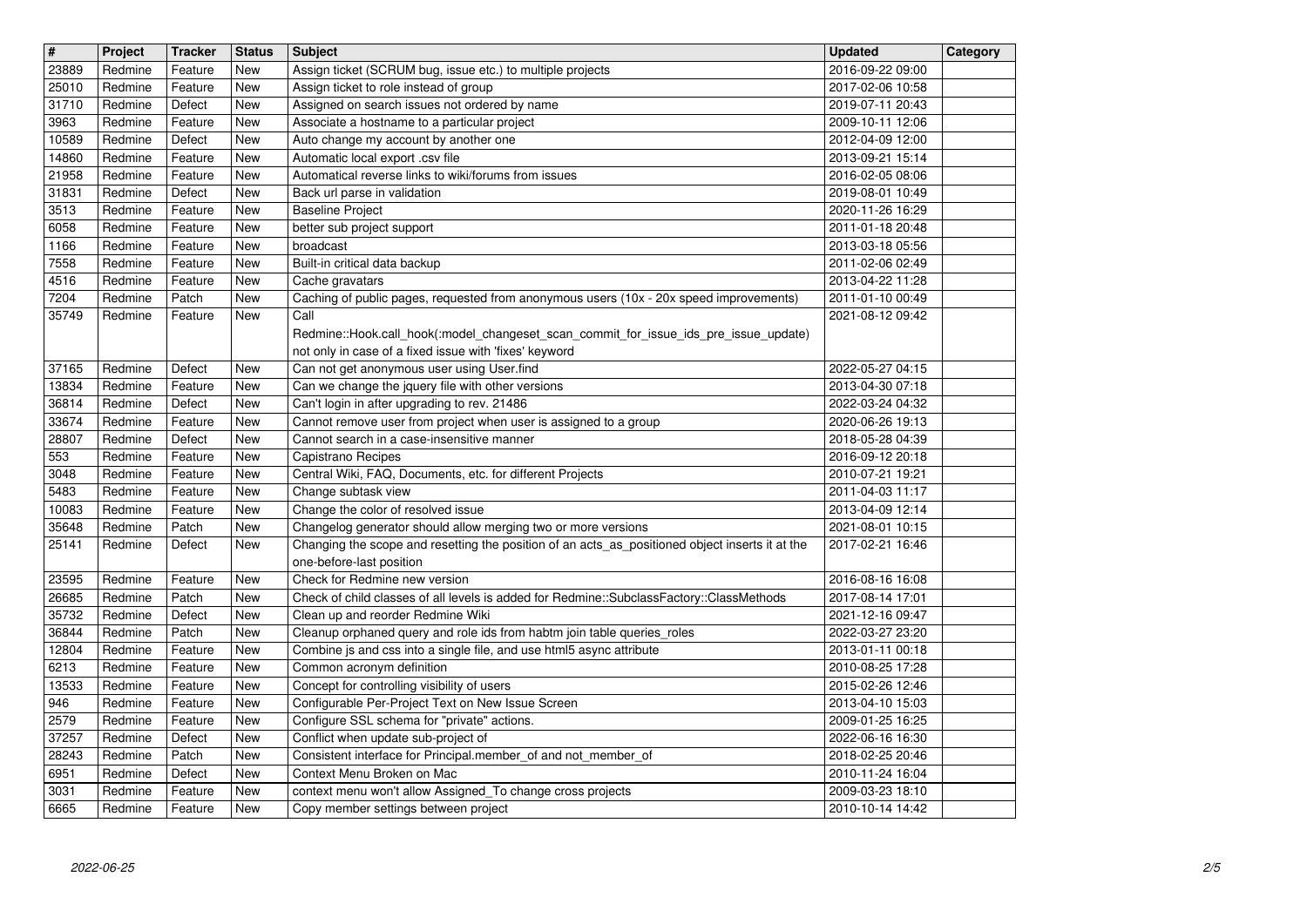| $\overline{\mathbf{H}}$ | Project            | <b>Tracker</b>     | <b>Status</b>     | <b>Subject</b>                                                                                                                                       | <b>Updated</b>                       | Category |
|-------------------------|--------------------|--------------------|-------------------|------------------------------------------------------------------------------------------------------------------------------------------------------|--------------------------------------|----------|
| 10450                   | Redmine            | Defect             | New               | Copy project Issues not working                                                                                                                      | 2013-07-16 21:57                     |          |
| 35382<br>31755          | Redmine<br>Redmine | Defect<br>Defect   | <b>New</b><br>New | Copy Project Tracker and Tasks and relations<br>Couldn't download Redmine by curl in Debian buster                                                   | 2022-01-27 21:08<br>2019-07-22 09:40 |          |
| 29511                   | Redmine            | Defect             | New               | cpu 100%                                                                                                                                             | 2018-09-06 09:47                     |          |
| 36176                   | Redmine            | Feature            | New               | Create automatic subtasks                                                                                                                            | 2021-11-09 12:35                     |          |
| 683<br>12966            | Redmine<br>Redmine | Feature<br>Feature | New<br>New        | Cross project reporting<br><b>Cross-connection of Modules</b>                                                                                        | 2012-10-27 23:04<br>2013-01-24 11:05 |          |
| 3895                    | Redmine            | Feature            | New               | CSS class "selected" should be assigned to selected items in the top-menu                                                                            | 2011-04-09 18:54                     |          |
| 8657                    | Redmine            | Defect             | New               | CSV export fails when issue has too much text                                                                                                        | 2011-06-21 14:24                     |          |
| 24477<br>5017           | Redmine<br>Redmine | Feature<br>Feature | New<br><b>New</b> | CSV export feature for thousand of issues<br>Custom columns on Admin/Users page                                                                      | 2016-11-28 19:50<br>2010-03-09 16:42 |          |
| 13334                   | Redmine            | Feature            | New               | Custom Fields mod, before commit to db                                                                                                               | 2013-03-01 19:16                     |          |
| 7151                    | Redmine            | Defect             | New               | Custom Queries are not working when copied between projects                                                                                          | 2011-01-07 05:35                     |          |
| 21783<br>3077           | Redmine<br>Redmine | Feature<br>Feature | New<br>New        | Custom reports from SQL query<br>Customer Feedback System                                                                                            | 2016-01-22 07:01<br>2013-03-18 20:51 |          |
| 12161                   | Redmine            | Defect             | <b>New</b>        | Cyclic recursion redirects                                                                                                                           | 2013-10-17 16:30                     |          |
| 3197                    | Redmine            | Feature            | New               | DateStatusChanged                                                                                                                                    | 2013-03-18 15:20                     |          |
| 9138<br>17689           | Redmine<br>Redmine | Defect<br>Feature  | New<br>New        | db:encrypt used "can't convert nil into String" "undefined method `destroy' for {}:Hash"<br>De-List or cleraly mark commercial plugins               | 2011-08-29 10:39<br>2014-08-28 11:06 |          |
| 2613                    | Redmine            | Feature            | New               | Define working steps/packages for tickets                                                                                                            | 2009-02-05 11:11                     |          |
| 3529<br>513             | Redmine<br>Redmine | Feature<br>Feature | New<br>New        | Deleting a tracker does not allow you to reassign issues to a different tracker<br>Different behavior for deployments or users with only one project | 2013-03-27 05:03<br>2010-06-18 23:29 |          |
| 978                     | Redmine            | Feature            | New               | Different trackers on different projects?                                                                                                            | 2013-03-26 16:00                     |          |
| 32312                   | Redmine            | Feature            | New               | Disable auto selecting in top right Project filter                                                                                                   | 2019-10-21 09:53                     |          |
| 35920<br>2181           | Redmine<br>Redmine | Feature<br>Feature | New<br>New        | Display caption of "Group by column" on the grouped issues list<br>Display more statistics about a user on the account page                          | 2022-04-12 08:03<br>2013-02-18 04:33 |          |
| 12944                   | Redmine            | Feature            | New               | Displaying users by Groups                                                                                                                           | 2013-01-23 09:29                     |          |
| 32558                   | Redmine            | Defect             | New               | Distinct can be removed                                                                                                                              | 2019-12-06 04:07                     |          |
| 32612<br>31908          | Redmine<br>Redmine | Defect<br>Feature  | New<br>New        | Distinct can be removed due to unique constraint in database<br>Do not load all projects in project jump box                                         | 2019-12-11 18:31<br>2019-08-15 22:07 |          |
| 5078                    | Redmine            | Feature            | New               | Documental Repository vía JCR                                                                                                                        | 2010-03-15 09:57                     |          |
| 3487                    | Redmine            | Feature            | New               | Downloadable files on another host                                                                                                                   | 2013-03-18 15:31                     |          |
| 6366                    | Redmine            | Feature            | New               | Due date on an issue should follow the associated release due date if it exists                                                                      | 2010-09-14 11:33                     |          |
| 36183<br>28008          | Redmine<br>Redmine | Feature<br>Feature | New<br>New        | Dynamic decimal separator, according to country setting<br>Easier way to put a hyperlink to a network folder in the comments                         | 2021-11-11 11:37<br>2018-01-17 21:01 |          |
| 11848                   | Redmine            | Feature            | New               | Email in group                                                                                                                                       | 2012-10-10 08:35                     |          |
| 34176                   | Redmine            | Defect             | New               | Empty page reponses on Redmine 3.4.5.stable                                                                                                          | 2020-10-27 18:10                     |          |
| 12766<br>10307          | Redmine<br>Redmine | Feature<br>Feature | New<br>New        | Enable arrays and watcher in query column_content<br>Enable tracking of external bugs                                                                | 2013-01-08 14:36<br>2012-02-23 14:14 |          |
| 18342                   | Redmine            | Feature            | New               | Enhanced issue filter                                                                                                                                | 2015-04-10 20:21                     |          |
| 14322                   | Redmine<br>Redmine | Feature            | New               | Excel Export as XML (instead of csv) to support export of fields containing NewLines<br>Excel2Wiki                                                   | 2013-06-29 08:44                     |          |
| 10573<br>17743          | Redmine            | Feature<br>Feature | New<br>New        | Export a project as static HTML                                                                                                                      | 2012-03-30 14:59<br>2022-01-27 11:47 |          |
|                         |                    |                    |                   |                                                                                                                                                      |                                      |          |
|                         |                    |                    |                   |                                                                                                                                                      |                                      |          |
|                         |                    |                    |                   |                                                                                                                                                      |                                      |          |
|                         |                    |                    |                   |                                                                                                                                                      |                                      |          |
|                         |                    |                    |                   |                                                                                                                                                      |                                      |          |
|                         |                    |                    |                   |                                                                                                                                                      |                                      |          |
|                         |                    |                    |                   |                                                                                                                                                      |                                      |          |
|                         |                    |                    |                   |                                                                                                                                                      |                                      |          |
|                         |                    |                    |                   |                                                                                                                                                      |                                      |          |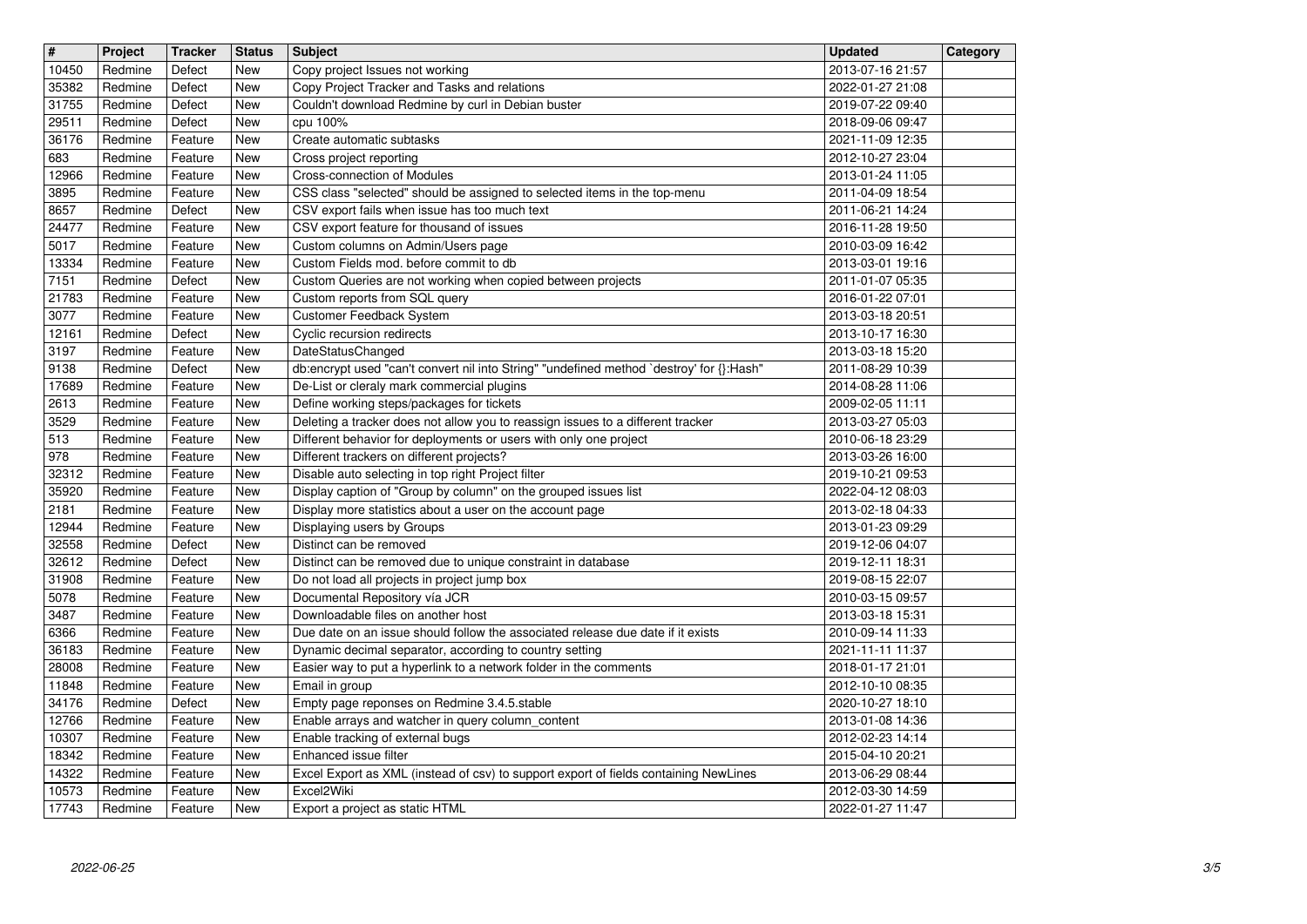| $\overline{\mathbf{H}}$ | Project            | <b>Tracker</b>     | <b>Status</b>     | <b>Subject</b>                                                                                                                                                 | <b>Updated</b>                       | Category |
|-------------------------|--------------------|--------------------|-------------------|----------------------------------------------------------------------------------------------------------------------------------------------------------------|--------------------------------------|----------|
| 20547<br>1982           | Redmine<br>Redmine | Defect<br>Feature  | <b>New</b><br>New | Exporting CSV with multiple tabs open can export wrong view<br>Extend homepage with forums and admin pages                                                     | 2015-08-17 15:47<br>2013-04-10 18:01 |          |
| 5428<br>3090            | Redmine<br>Redmine | Feature<br>Feature | New<br>New        | <b>Featured Files</b><br>field "Assigned to" with roles                                                                                                        | 2010-05-03 09:33<br>2013-03-18 16:50 |          |
| 3788                    | Redmine            | Feature            | New               | Fields with dropdowns should not show if there are no values                                                                                                   | 2009-08-27 19:48                     |          |
| 6380<br>12669           | Redmine<br>Redmine | Feature<br>Defect  | New<br>New        | filter in report<br>Filter preset does not save "projects" filter settings                                                                                     | 2010-09-13 14:32<br>2012-12-23 15:57 |          |
| 7357                    | Redmine            | Defect             | New               | Filter with all Projects included                                                                                                                              | 2013-04-13 09:26                     |          |
| 13635                   | Redmine            | Feature            | New               | Filtering issues by comparing two custom fields against each other                                                                                             | 2013-04-01 09:57                     |          |
| 11657<br>31381          | Redmine<br>Redmine | Defect<br>Feature  | New<br>New        | Filters not save for a custom query<br>Find change status of issues at custom query                                                                            | 2012-10-04 16:39<br>2019-05-19 16:53 |          |
| 5825<br>6808            | Redmine<br>Redmine | Feature            | New<br>New        | Fine grained permissions - per project<br>first class citizenry for all types of fields in Redmine                                                             | 2010-07-06 15:21<br>2010-11-02 19:31 |          |
| 19629                   | Redmine            | Feature<br>Feature | New               | Flags in Issue list                                                                                                                                            | 2015-04-15 12:25                     |          |
| 3103<br>36260           | Redmine<br>Redmine | Feature<br>Defect  | New<br>New        | function suggestion about open area of information<br>Gantt error                                                                                              | 2009-04-02 07:45<br>2021-11-30 11:55 |          |
| 31449                   | Redmine            | Feature            | New               | Generate issue graphics                                                                                                                                        | 2019-05-31 00:11                     |          |
| 37048<br>6059           | Redmine<br>Redmine | Defect<br>Feature  | New<br>New        | generate redmine_plugin is broken for Redmine 5<br>Global links                                                                                                | 2022-05-24 10:41<br>2011-01-18 20:49 |          |
| 13524                   | Redmine            | Feature            | New               | Graphic selection for main header through settings page                                                                                                        | 2013-03-20 18:42                     |          |
| 373<br>2448             | Redmine<br>Redmine | Feature<br>Feature | New<br>New        | Graphical slider for setting "% Done" field<br>Graphviz of ticket dependencies (with example)                                                                  | 2013-01-15 11:04<br>2016-11-30 14:00 |          |
| 2646                    | Redmine            | Feature            | New               | Having a dynamic sitemaps file for search robots scanning                                                                                                      | 2010-09-26 13:46                     |          |
| 10058<br>3702           | Redmine<br>Redmine | Feature<br>Feature | New<br>New        | Hide list of members<br>History tickets                                                                                                                        | 2012-01-26 12:45<br>2013-03-18 16:58 |          |
| 5955                    | Redmine            | Feature            | New               | Hooks should provide all controller instance variables by default                                                                                              | 2010-07-27 06:44                     |          |
| 31291<br>7109           | Redmine<br>Redmine | Feature<br>Feature | New<br>New        | how i can calcute custom field under subproject<br>how to assign role for user while registering?                                                              | 2019-05-03 02:19<br>2010-12-14 19:50 |          |
| 14392                   | Redmine            | Feature            | New               | html5 desktop notification for (watched) events if logged in                                                                                                   | 2013-07-09 04:16                     |          |
| 10271<br>2951           | Redmine<br>Redmine | Feature<br>Feature | New<br>New        | HTML5 Offline support<br>I would like to see Summery filtered on Versions                                                                                      | 2012-02-18 13:52<br>2009-03-13 12:18 |          |
| 421                     | Redmine            | Feature            | New               | Impersonate user feature                                                                                                                                       | 2017-03-10 13:53                     |          |
| 26847<br>33718          | Redmine<br>Redmine | Feature<br>Feature | New<br>New        | implement an upgrade script<br>Import abilities, provided by obsoleted plugins                                                                                 | 2017-09-06 22:32<br>2020-07-10 11:19 |          |
| 9133                    | Redmine            | Feature            | New               | improve error message about missing priority field                                                                                                             | 2011-08-29 19:39                     |          |
| 27693<br>426            | Redmine<br>Redmine | Defect<br>Feature  | New<br>New        | In queries, operator "Any" should be "Not empty"<br>In Reports, simple Show Estimated Time/Hours assigned to Each USER                                         | 2017-12-27 17:07<br>2009-05-20 00:23 |          |
| 4588<br>6671            | Redmine<br>Redmine | Defect<br>Defect   | New<br>New        | In status form of version view, link to issues results limited.<br>In version detail page of a project that has sub-projects when you click on a category of a | 2010-01-15 02:11<br>2010-10-14 13:43 |          |
|                         |                    |                    |                   | sub-project it opens a wrong page                                                                                                                              |                                      |          |
| 33211                   | Redmine            | Patch              | New               | Include block columns (ex: Description, Last notes) in CSV export when option "All columns" is<br>selected                                                     | 2021-03-28 19:53                     |          |
| 7972                    | Redmine            | Feature            | <b>New</b>        | Include SSL configuration in default setup procedure                                                                                                           | 2011-03-23 18:54                     |          |
|                         |                    |                    |                   |                                                                                                                                                                |                                      |          |
|                         |                    |                    |                   |                                                                                                                                                                |                                      |          |
|                         |                    |                    |                   |                                                                                                                                                                |                                      |          |
|                         |                    |                    |                   |                                                                                                                                                                |                                      |          |
|                         |                    |                    |                   |                                                                                                                                                                |                                      |          |
|                         |                    |                    |                   |                                                                                                                                                                |                                      |          |
|                         |                    |                    |                   |                                                                                                                                                                |                                      |          |
|                         |                    |                    |                   |                                                                                                                                                                |                                      |          |
|                         |                    |                    |                   |                                                                                                                                                                |                                      |          |